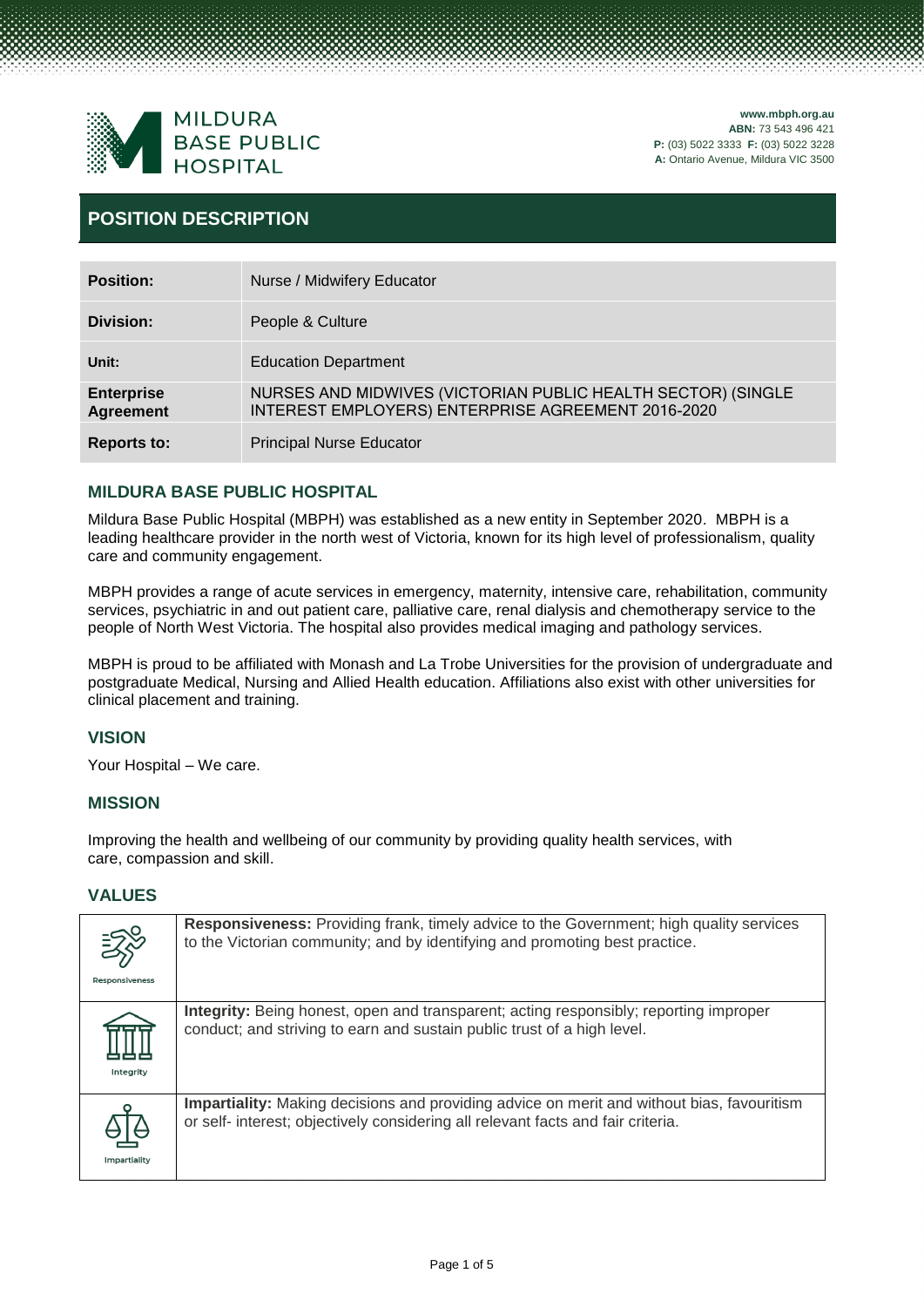

| Accountability | <b>Accountability:</b> Working to clear objectives in a transparent manner and accepting<br>responsibility for decisions and actions.                        |
|----------------|--------------------------------------------------------------------------------------------------------------------------------------------------------------|
| Respect        | <b>Respect:</b> Treating others fairly and objectively; ensuring freedom from discrimination,<br>harassment and bullying.                                    |
| Leadership     | <b>Leadership:</b> Actively implementing, promoting and supporting these values. Leadership is<br>about positive influence, inspiring and empowering others. |
| Human Rights   | Human Rights: Making decisions and providing advice consistent with human rights; and<br>actively implementing, promoting and supporting human rights.       |

## **POSITION SUMMARY**

The Nurse/Midwifery Educator holds a key leadership position in the specified clinical area(s) and across the organisation, facilitating the development of and supporting a culture of continuous learning and enquiry by the Nursing and Midwifery workforce at MBPH.

The Nurse/Midwifery Educator collaborates with the People and Culture team to inform the development, delivery and evaluation of education resources to meet individual and organisational learning and developmental needs, supporting the delivery of a patient centred service that embodies evidence-based practice.

All staff at Mildura Base Public Hospital should have, or aspire to the personal qualities, knowledge and skills as described in the Mildura Base Public Hospital Staff Capabilities Statement. Refer to link at top of page.

As a Nurse/Midwife at MBPH you may be required to work within different sites or departments if required.

# **KEY RESPONSIBILITIES AND DUTIES**

- Collaborate with the Education Department to develop, implement and evaluate the department orientation.
- Collaborate with the Education Department and Unit Manager to identify educational needs through a variety of means (i.e. monitoring staff performance, needs assessment, continuous safety and quality improvement activities), to develop and maintain the clinical education program for a specified clinical area(s), contributing to hospital wide education as required.
- Collaborate with the Unit Manager to develop and maintain optimal staff skill sets to meet the needs of the clinical patient case-mix.
- Responsible for the identification and relationship management between preceptors and new staff, monitors the performance of the preceptors in their support of new staff and provides coaching and constructive feedback to preceptors.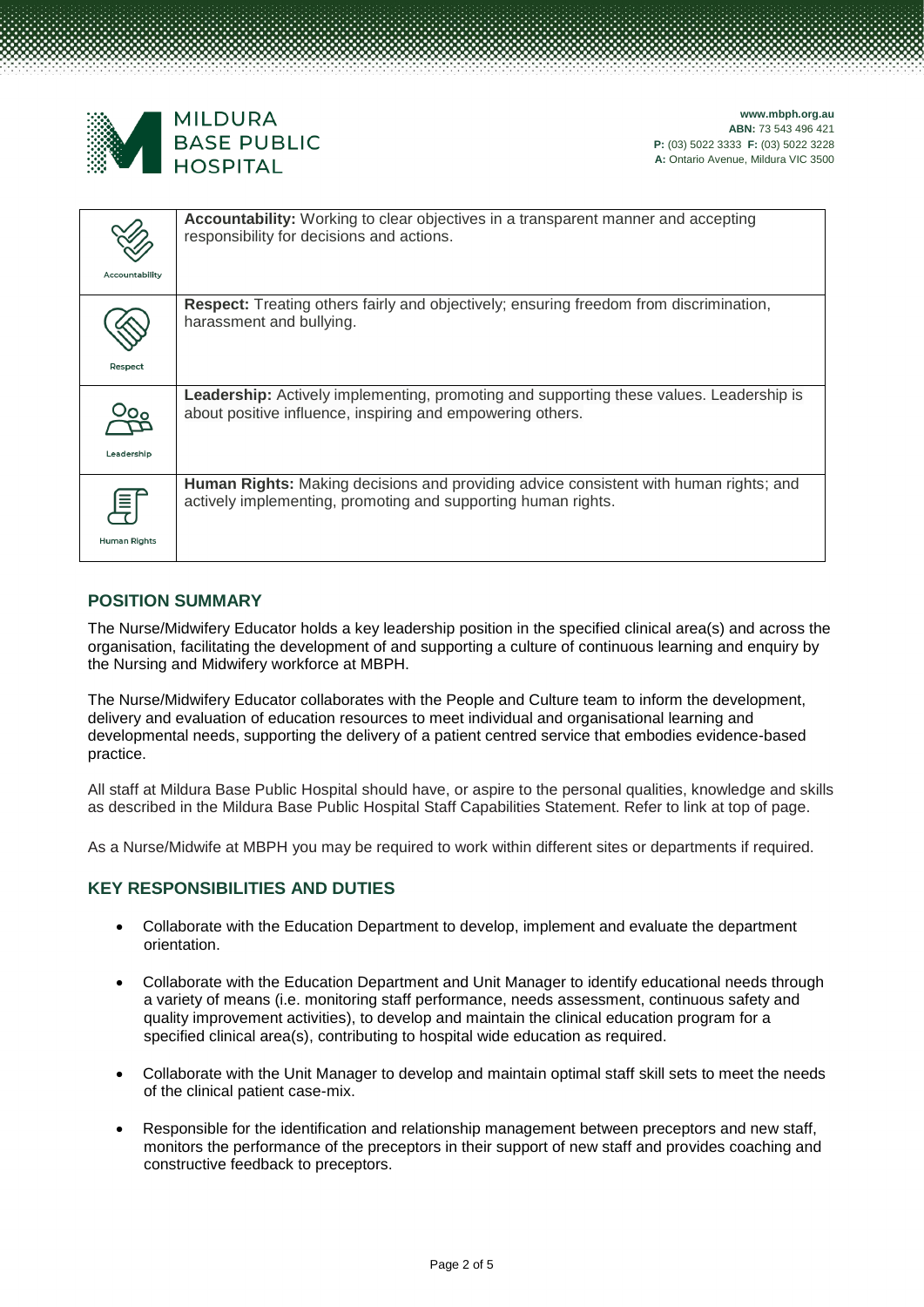

- Provide mentorship, educational leadership, supervision, assessment and coaching to the nursing/midwifery workforce ensuring as far as practicable, consistency of education and clinical practice.
- Assist the Unit Manager to monitor and facilitate staff compliance with training requirements and maintenance of accurate documentation and reports to provide evidence that training/competency compliance is maintained at required standards.
- Support the Unit Manager with performance appraisal and development activities within specific clinical unit(s), assisting with performance development plans to identify and support individual learning needs.
- Facilitate education using adult learning principles and a blended learning approach.
- Collaborate with the multi-disciplinary team to promote interprofessional education.
- Manage the team of Clinical Support Nurses/Midwives, providing coaching, mentoring and support in their role.
- Responsible for the coordination of graduate programs, where relevant, and with exception of the General Graduate Nurse Program, including recruitment in line with the Post-Graduate Medical Council of Victoria (PMCV) Business Rules.
- Responsible for the coordination of post-graduate programs, including recruitment to where relevant, in collaboration with the Unit Manager, Principal Nurse Educator and Human Resources, completing post-graduate assessments as required.
- Act as a mentor and role model.

#### **GENERAL RESPONSIBILITIES**

Employees are required to comply with the **Victorian Government's Code of Conduct**. All staff must ensure they comply with **policies and procedures** when carrying out their work.

Employees are responsible to take reasonable care of their own **health and safety** and the safety of others, to cooperate with the group's OH&S policies and to participate in appropriate safety education and evaluation activities. All staff are expected to participate in reporting any health, safety and wellbeing issues. All staff must adhere to the policies and procedures as set out in the hospital's **infection control** manuals.

All information concerning Mildura Base Public Hospital, its patients, clients, residents and staff should remain strictly **confidential**. Any unauthorised disclosure of such information may result in disciplinary action. As a Mildura Base Public Hospital employee, you have a responsibility to participate in and commit to ongoing **quality improvement** activities using the framework of the NSQHSS (National Safety and Quality Health Service Standards).

Any breach in compliance to any of the above general responsibilities may result in disciplinary action.

#### **KEY SELECTION CRITERIA**

Specialist Expertise:

• Registration with AHPRA as a registered nurse/midwife without conditions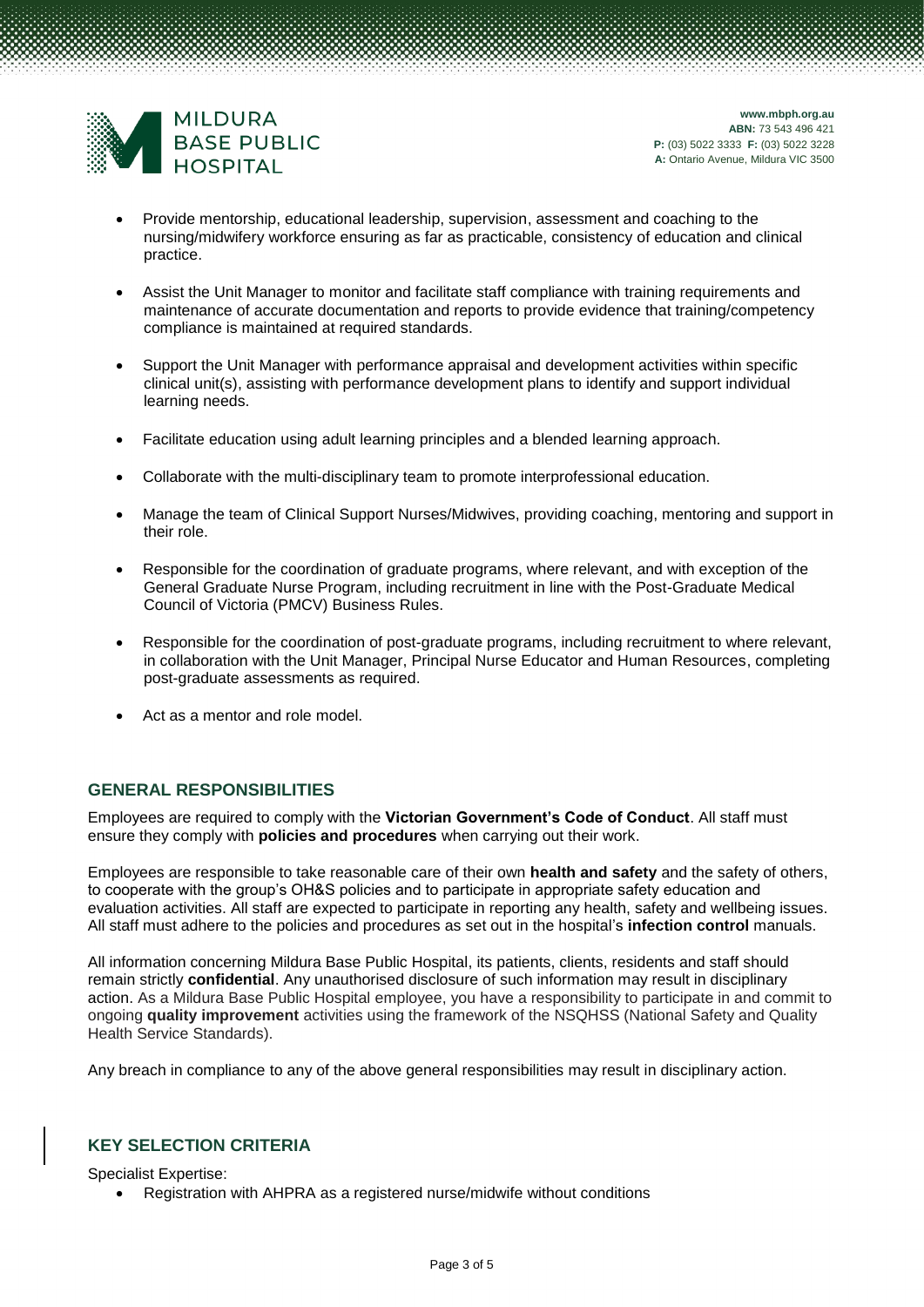

- Post graduate qualification in relevant speciality
- Postgraduate qualification in education or equivalent is highly desired
- Current Certificate IV in Workplace Training and Assessment or willingness to complete within 12 months
- Demonstrated advanced clinical knowledge and/or minimum of 5 years' experience in the relevant area of specialty
- Demonstrated skills and experience in the supervision, mentoring and performance development of staff in an acute care clinical setting
- Demonstrated experience and skills in development, facilitation and delivery of clinically situated training, education programs and presentations
- Demonstrated computer literacy, in particular, competence with Microsoft Office applications

Personal Attributes:

- High level of self-confidence
- Ability to interact and communicate with a diverse range of people at all levels
- Demonstrated problem solving and analytical ability in an acute care clinical setting
- A personal approach which is positive, enthusiastic, friendly and helpful
- Commitment to ongoing professional development of self
- Ability to introduce new concepts through innovation, influencing, negotiating and persuasion skills
- Ability to work as part of a team, as well as to work independently
- Flexibility to operate in an environment of change and continuous improvement

### **MANDATORY REQUIREMENTS**

#### **National Police Record**

A current and satisfactory National Police Record Check must be presented to the Division of People and Culture by all new staff prior to commencement at Mildura Base Public Hospital.

#### **Working with Children**

Mildura Base Public Hospital has a responsibility to provide a child safe environment. This position is a defined "child-related role" at Mildura Base Public Hospital. As such you must maintain a valid working with children check. In addition, you will be required to assist Mildura Base Public Hospital in providing a child safe environment by participating in any training or reporting required to ensure the protection of children in our care.

#### **Registration with Professional Association**

For example, AHPRA, AHRI, etc. The work to be performed is set out in this position description and, where relevant, any professional standards and codes of conduct and ethics issued by the relevant professional association.

#### **Immunisation Requirements**

As part of your employment conditions, you will be asked to provide documented evidence of healthcare worker immunisation or immunity to communicable vaccine-preventable diseases prior to commencing employment with MBPH. If you do not provide satisfactory evidence that you have the required immunisation and you have commenced employment, consideration will be given to your ongoing employment and termination may result.

#### *All Mildura Base Public Hospital sites, workplaces and vehicles are smoke free.*

*This position description is intended to describe the general nature and level of work that is to be performed by the person appointed to the role. It is not intended to be an exhaustive list of all responsibilities, duties*